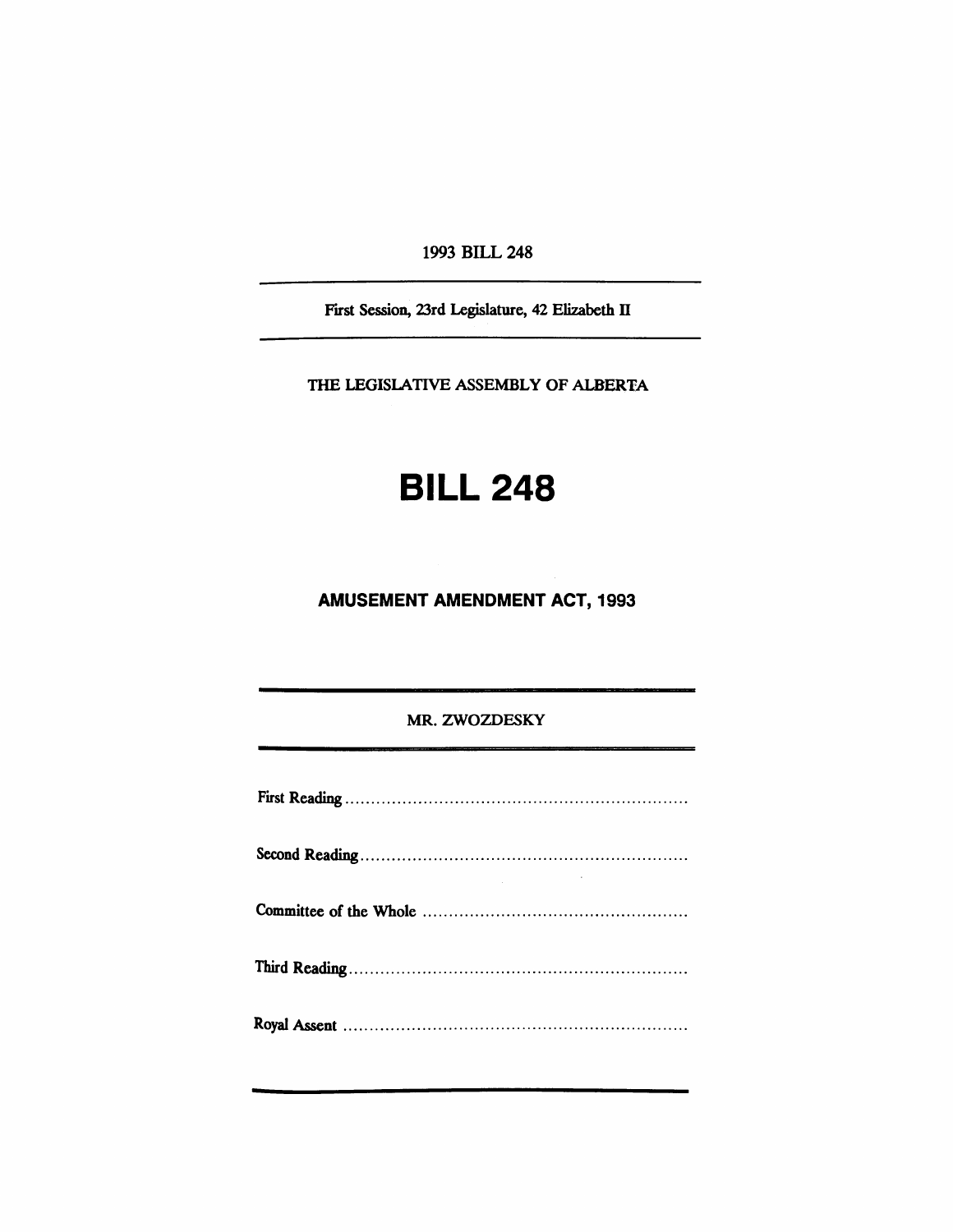*Bill* 248 *Mr. Zwozdesky*

# **BILL 248**

#### 1993

#### **AMUSEMENT AMENDMENT ACT, 1993**

*(Assented to* , 1993)

HER MAJESTY, by and with the advice and consent of the Legislative Assembly of Alberta, enacts as follows:

*1 The Amusements Act is amended* by *this Act.*

*2 Section* 1 *is amended and* by *adding the following after clause*  $(1)$ :

(m) "minor" means a minor within the meaning of the Age of Majority Act.

*3 The following Part is added after Part 2.*

#### PART 2.1

#### ACCESS TO FILMS BY MINORS

17.1(1) No owner or any other person shall, at a place of amusement or a film exchange, rent, sell, provide for purposes of viewing or show a film that has been classified pursuant to section  $23(m)(1)$  as other than a family picture or a picture for universal exhibition to anyone who

- (a) is under the age of 18 years, or
- (b) appears to be under the age of 18 years and who fails to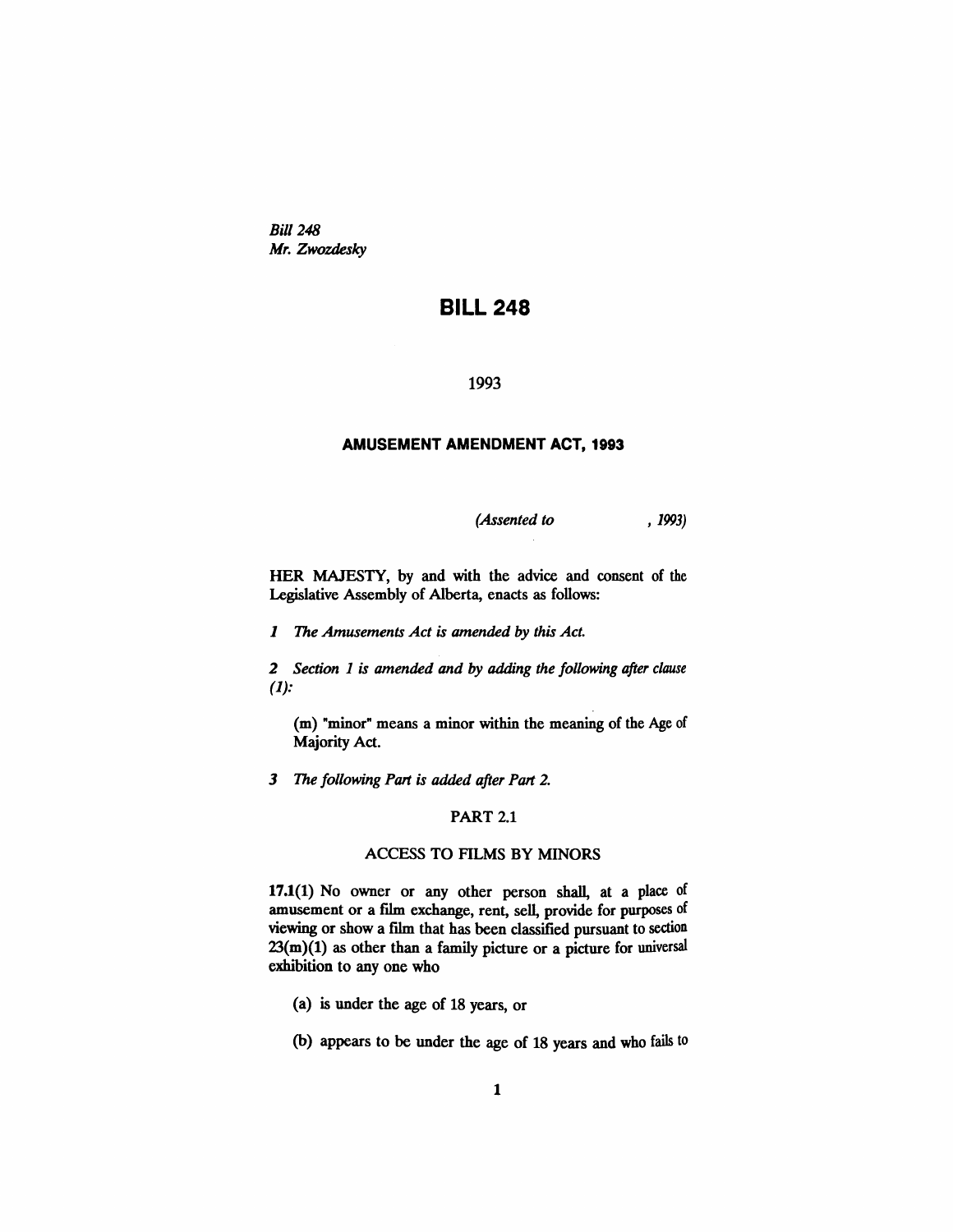### **Explanatory Notes**

1 This bill will amend Chapter A-41 of the Revised Statues of Alberta 1980.

2 This new part will make it an offence to show or rent to minors any film or video that has not been classified as "family" or "universal". It will also extend liability to owners who fail to scrutinize the practices of their employees.

3 This part will also make it an offence for minors to purchase, rent or attempt to purchase or rent any film or video proscribed by this part.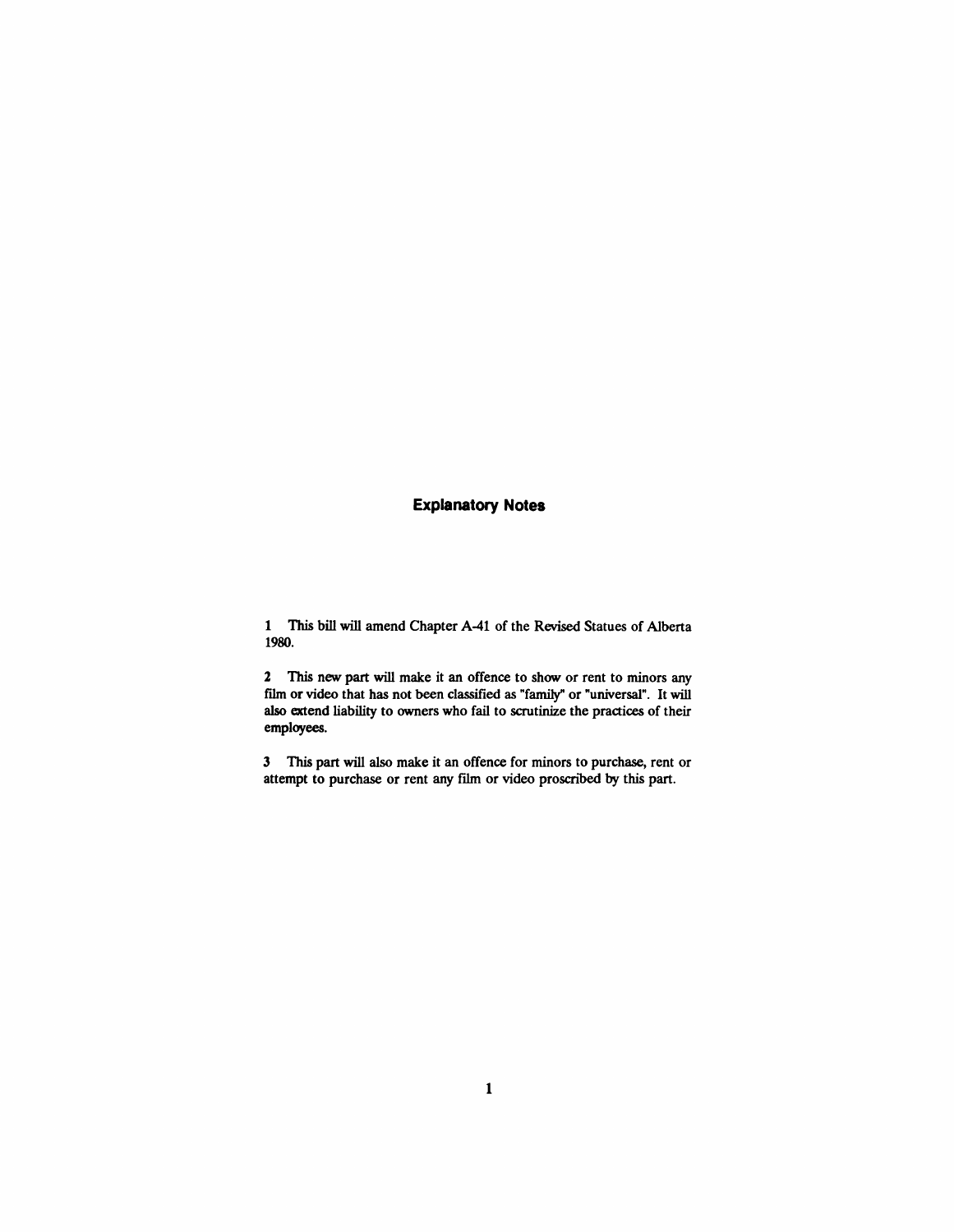produce identification showing that he is of the age of 18 years or more.

(2) No owner shall permit any other person which he employs in the operation of a place of amusement or a film exchange to, rent, sell, provide for purposes of viewing or show a film that has been classified pursuant to section  $23(m)(1)$  as other than a family picture or a picture for universal exhibition to anyone who

(a) is under the age of 18 years, or

(b) appears to be under the age of 18 years and who fails to produce identification showing that he is of the age of 18 years or more.

(3) No minor shall at a place of amusement or a film exchange, rent, purchase or attempt to rent or purchase a fIlm that has been classified pursuant to section  $23(m)(1)$  as other than a family picture or a picture for universal exhibition.

17.2(1) An owner or other person who contravenes section 17.1(1) or an owner who contravenes section 17.1(2) is guilty of an offence and liable on summary conviction

(a) for a first offence to a fme of not less than \$250 and not more than \$1,000 and

(b) for a second or subsequent offence, to a fme of not less than \$500 and not more than \$10,000.

(2) A minor who contravenes section 17.1(3) is guilty of an offence punishable on summary conviction.

17.3(1) If an owner or other person has committed an offence under section 17.2(1)(a) the Minister shall suspend the licence for the premises at which the offence was committed for a period not exceeding one month.

(2) If an owner or other person has committed an offence under section 17.2(1)(b) the Minister shall suspend the licence for the premises at which the offence was committed for a period of one year unless he is satisfied that the owner of the premises has taken all reasonable steps to prevent an offence being committed under this Part, in which case he may reduce the period of suspension to a period he considers appropriate in the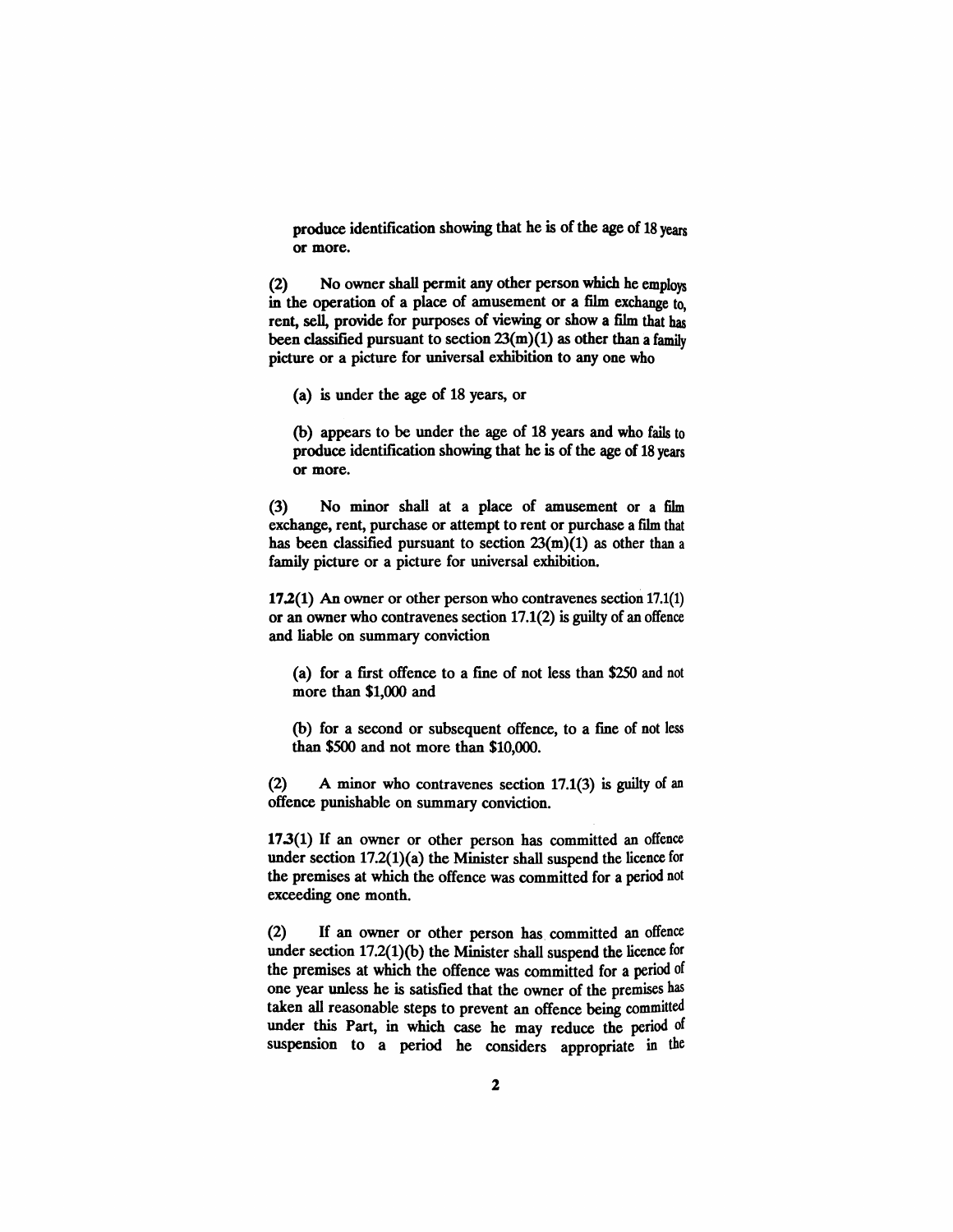4 Provision is made for fmes and for the suspension of licences for offences committed by owners and their employees.

 $\mathcal{L}^{\text{max}}_{\text{max}}$